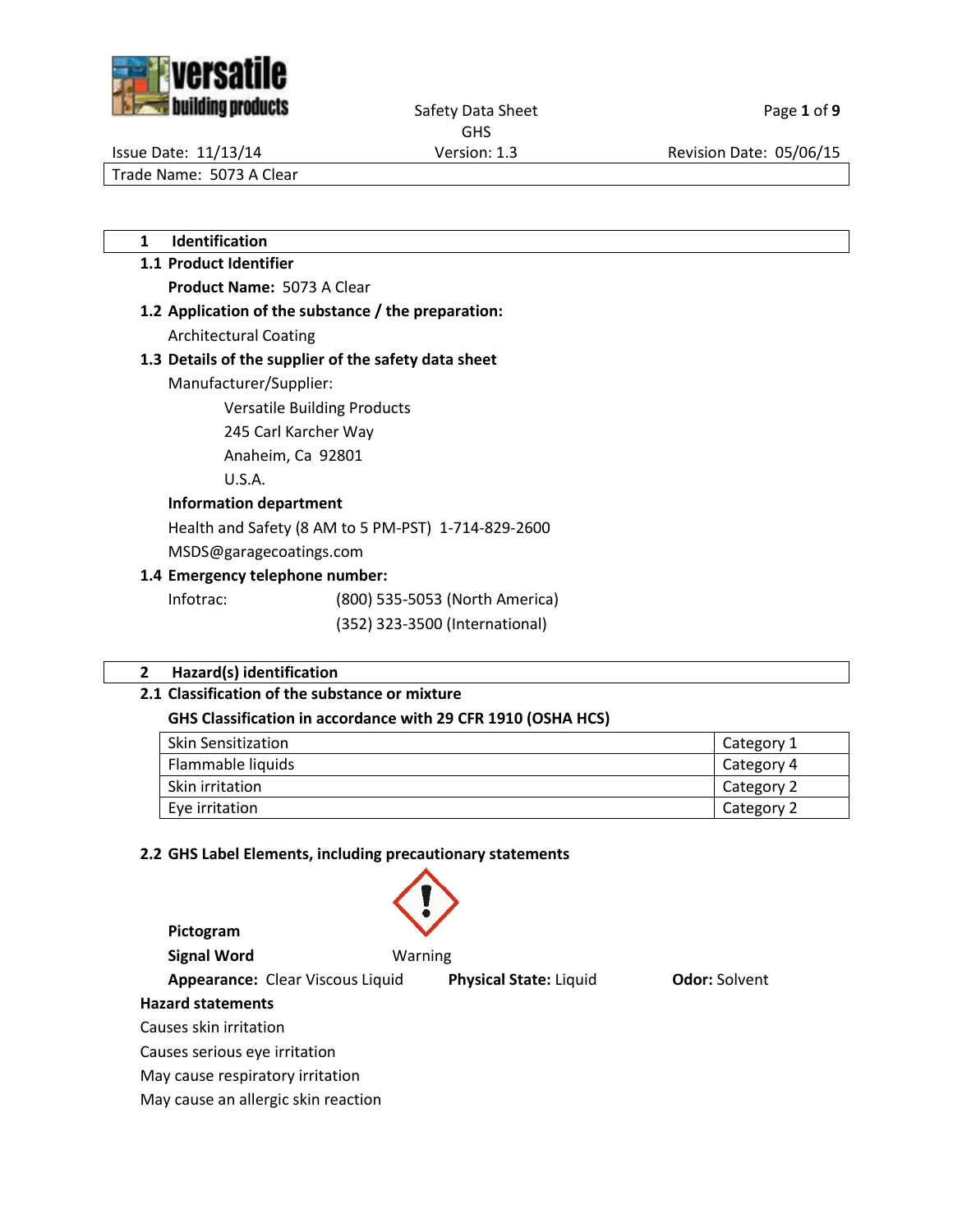



Safety Data Sheet Page 2 of 9 GHS

Issue Date: 11/13/14 Version: 1.3 Revision Date: 05/06/15

Trade Name: 5073 A Clear

Combustible liquid

#### **Precautionary statement(s) - Prevention**

Avoid breathing dust/fume/gas/mist/vapours/spray Wash hands thoroughly after handling Wear protective gloves/protective clothing/eye protection/face protection

#### **Precautionary statement(s) - Response**

IF SWALLOWED: rinse mouth. Do NOT induce vomiting. IF ON SKIN (or hair): Remove/ Take off immediately all contaminated clothing. Rinse skin with water/ shower. IF INHALED: Remove victim to fresh air and keep at rest in a position comfortable for breathing. IF IN EYES: Rinse cautiously with water for several minutes. Remove contact lenses, if present and easy to do. Continue rinsing. Immediately call a POISON CENTER or doctor/ physician. Call a POISON CENTER or doctor/ physician if you feel unwell. Specific treatment (see supplemental first aid instructions on this label). If skin irritation or rash occurs: Get medical advice/ attention. If eye irritation persists: Get medical advice/ attention. Take off contaminated clothing and wash before reuse. Wash contaminated clothing before reuse. In case of fire: Use dry sand, dry chemical or alcohol-resistant foam for extinction. Collect spillage.

#### **Precautionary statement(s) - Storage**

Store in a well-ventilated place. Keep container tightly closed. Store in a well-ventilated place. Keep cool.

#### **Precautionary statement(s) - Disposal**

Disposal of contents/container to be specified in accordance with regulations.

#### **2.3 Hazards not otherwise classified (HNOC) or not covered by GHS –**

**Combustible** Severe eye irritant Severe respiratory irritant May cause sensitization by skin contact

# **3 Composition/information on ingredients**

#### **3.1 Mixtures**

| <b>Chemical Name</b>                   | <b>CAS Number</b> | %       |
|----------------------------------------|-------------------|---------|
| <b>Secondary diamines</b>              | Not Available     | $50-70$ |
| $4$ -Chloro- $a,a,a$ -trifluorotoluene | $98 - 56 - 6$     | 10-30   |

- **4 First-aid measures**
- **4.1 Description of first aid measures**

**General advice**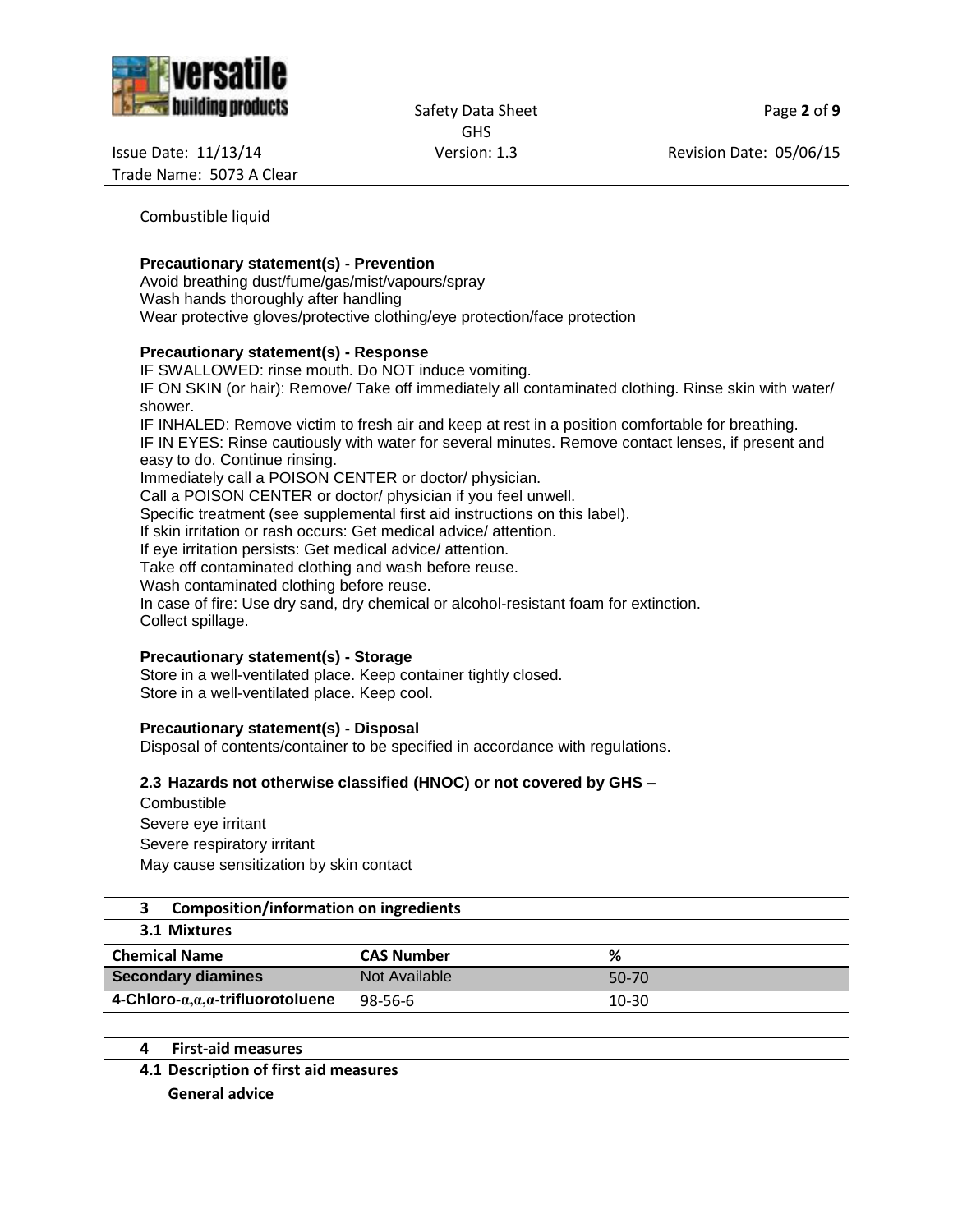

Safety Data Sheet Page 3 of 9 GHS

Issue Date: 11/13/14 Version: 1.3 Revision Date: 05/06/15

Trade Name: 5073 A Clear

Seek medical advice. If breathing has stopped or is labored, give assisted respirations. Supplemental oxygen may be indicated. If the heart has stopped, trained personnel should begin cardiopulmonary resuscitation immediately.

# **After inhalation:**

If breathed in, move person into fresh air. If not breathing, give artificial respiration. Consult a physician.

#### **After skin contact:**

Take off contaminated clothing and shoes immediately. Wash off with soap and plenty of water. Take victim immediately to hospital. Consult a physician.

#### **After eye contact:**

Rinse thoroughly with plenty of water for at least 15 minutes and consult a physician. Continue rinsing eyes during transport to hospital.

#### **After swallowing:**

Do NOT induce vomiting. Never give anything by mouth to an unconscious person. Rinse mouth with water. Consult a physician.

# **4.2 Most important symptoms/effects, acute and delayed:**

Repeated and/or prolonged exposure to low concentrations of vapors and/or aerosols may cause: Sore throat, eye disease, skin disorders, allergies, asthma, and neurological disorders.

### **4.3 Indication of immediate medical attention and special treatment needed**

#### **5 Firefighting Measures**

#### **5.1 Extinguishing media**

#### **Suitable extinguishing media**

For small (incipient) fires, use media such as "alcohol" foam, dry chemical, or carbon dioxide. For large fires, apply water from as far as possible. Use very large quantities (flooding) of water applied as a mist or spray; solid streams of water may be ineffective. Cool all affected containers with flooding quantities of water.

#### **5.2 Special hazards arising from the substance or mixture**

Incomplete combustion may form carbon monoxide. May generate ammonia gas. May generate toxic nitrogen oxide gases. Burning produces noxious and toxic fumes. Downwind personnel must be evacuated.

# **5.3 Advice for firefighters**

Wear self-contained breathing apparatus for firefighting if necessary.

#### **5.4 Further information**

Do not allow run-off from firefighting to enter drains or water courses. Fire residues and contaminated fire extinguishing water must be disposed of in accordance with local regulations.

#### **6 Accidental release measures**

#### **6.1 Personal precautions, protective equipment and emergency procedures**

Use personal protective equipment. Avoid breathing vapours, mist or gas. Ensure adequate ventilation. Remove all sources of ignition. Evacuate personnel to safe areas. Beware of vapours accumulating to form explosive concentrations. Vapours can accumulate in low areas. For personal protection see section 8.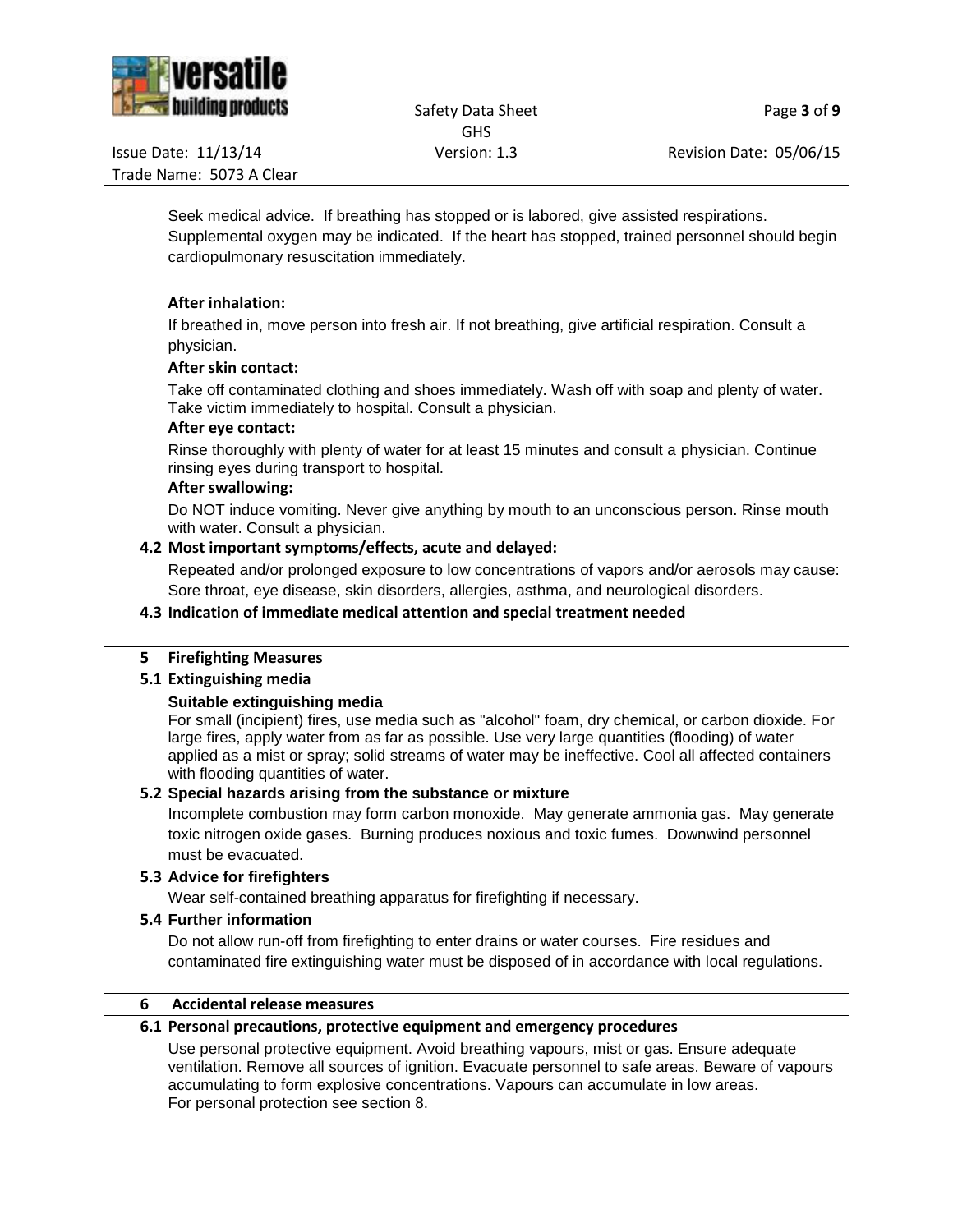

#### Safety Data Sheet Page 4 of 9 GHS

Issue Date: 11/13/14 Version: 1.3 Revision Date: 05/06/15

Trade Name: 5073 A Clear

#### **6.2 Environmental precautions**

Prevent further leakage or spillage if safe to do so. Do not let product enter drains. Discharge into the environment must be avoided.

# **6.3 Methods and materials for containment and cleaning up**

Soak up with inert absorbent material and dispose of as hazardous waste. Keep in suitable, closed containers for disposal.

# **6.4 Reference to other sections**

For disposal see section 13.

#### 7 **Handling and storage**

#### **7.1 Precautions for safe handling**

Avoid contact with skin and eyes. Avoid inhalation of vapour or mist. Keep away from sources of ignition - No smoking. Take measures to prevent the buildup of electrostatic charge.

For precautions see section 2.2.

#### **7.2 Conditions for safe storage, including any incompatibilities**

Store in cool place. Keep container tightly closed in a dry and well-ventilated place. Containers which are opened must be carefully resealed and kept upright to prevent leakage.

#### **7.3 Specific end use(s)**

Apart from the uses mentioned in section 1.2 no other specific uses are stipulated

#### 8 **Exposure controls/personal protection**

#### 8.1 **Control parameters**

#### **Components with workplace control parameters**

None

#### 8.2 **Exposure controls**

#### **Appropriate engineering controls**

Handle in accordance with good industrial hygiene and safety practice. Wash hands before breaks and at the end of workday.

#### **Personal protective equipment**

#### **Eye/face protection**

Tightly fitting safety goggles. Faceshield (8-inch minimum). Use equipment for eye protection tested and approved under appropriate government standards such as NIOSH (US) or EN 166(EU).

#### **Skin protection**

Handle with gloves. Gloves must be inspected prior to use. Use proper glove removal technique (without touching glove's outer surface) to avoid skin contact with this product. Dispose of contaminated gloves after use in accordance with applicable laws and good laboratory practices. Wash and dry hands.

If used in solution, or mixed with other substances, and under conditions which differ from EN 374, contact the supplier of the CE approved gloves. This recommendation is advisory only and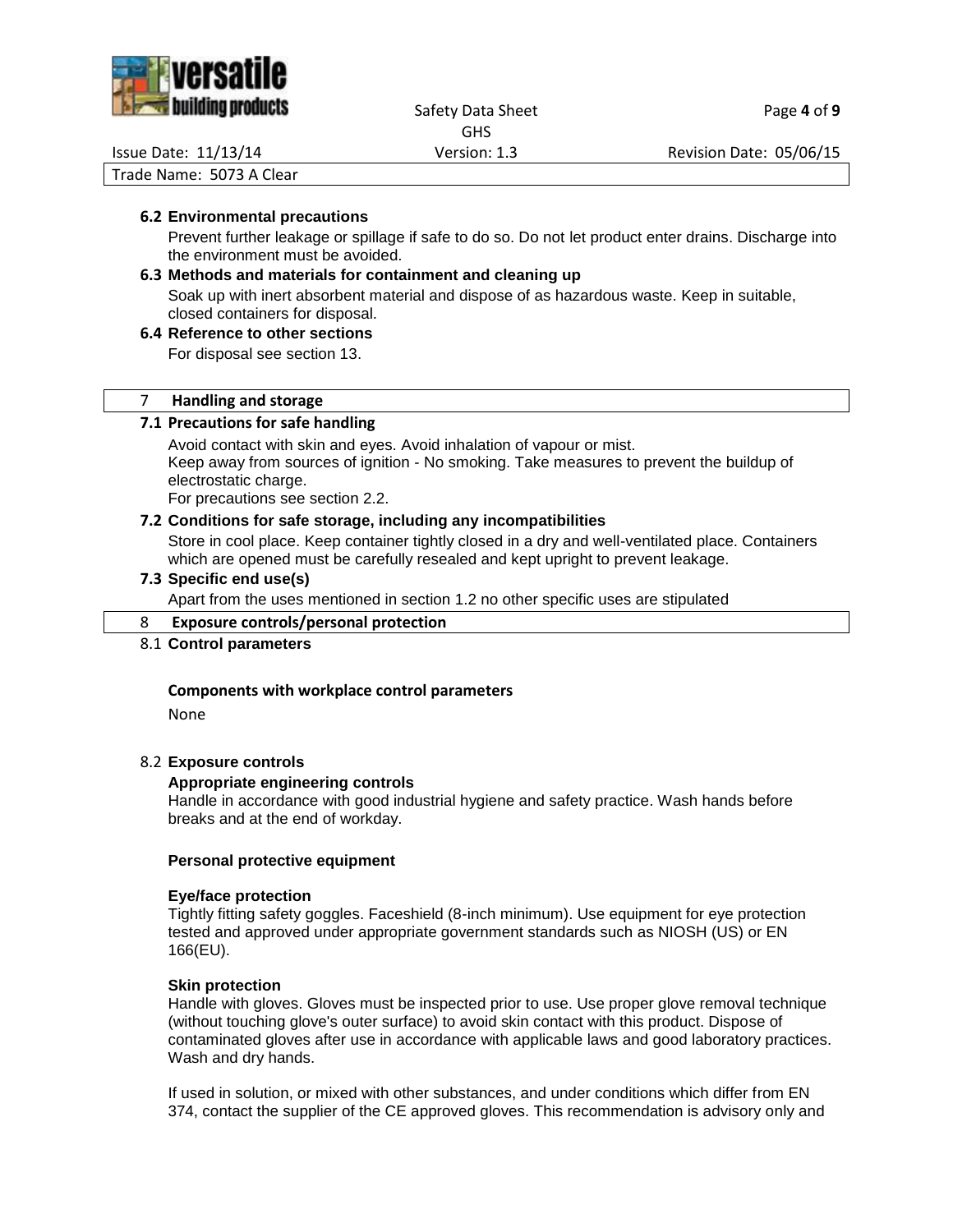

Safety Data Sheet Page 5 of 9 GHS

Issue Date: 11/13/14 Version: 1.3 Revision Date: 05/06/15

Trade Name: 5073 A Clear

must be evaluated by an industrial hygienist and safety officer familiar with the specific situation of anticipated use by our customers. It should not be construed as offering an approval for any specific use scenario.

#### **Body Protection**

Impervious clothing, Flame retardant antistatic protective clothing, The type of protective equipment must be selected according to the concentration and amount of the dangerous substance at the specific workplace.

#### **Respiratory protection**

Where risk assessment shows air-purifying respirators are appropriate use a full-face respirator with multipurpose combination (US) or type ABEK (EN 14387) respirator cartridges as a backup to engineering controls.

If the respirator is the sole means of protection, use a full-face supplied air respirator. Use respirators and components tested and approved under appropriate government standards such as NIOSH (US) or CEN (EU).

#### **Control of environmental exposure**

Prevent further leakage or spillage if safe to do so. Do not let product enter drains.

| 9            | <b>Physical and Chemical Properties</b>                   |                             |  |
|--------------|-----------------------------------------------------------|-----------------------------|--|
|              | 9.1 Information on basic physical and chemical properties |                             |  |
| a)           | Form: Clear, viscous liquid<br>Appearance                 |                             |  |
|              |                                                           | Colour: Colorless           |  |
| b)           | <b>Odour</b>                                              | Solvent                     |  |
| c)           | <b>Odour Threshold</b>                                    | No data available           |  |
| d)           | pH                                                        | No data available           |  |
| e)           | <b>Melting point/freezing point</b>                       | No data available           |  |
| f)           | Initial boiling point and boiling range                   | No data available           |  |
| g)           | <b>Flash point</b>                                        | 172 °F (78 °C) - closed cup |  |
| h)           | <b>Evaporation rate</b>                                   | no data available           |  |
| i)           | <b>Flammability (solid/gas)</b>                           | no data available           |  |
| $\mathbf{j}$ | Upper/lower flammability or explosive limits              | no data available           |  |
| k)           | Vapour pressure                                           | No data available           |  |
| $\mathsf{I}$ | <b>Vapour density</b>                                     | No data available           |  |
| m)           | <b>Relative density</b>                                   | 1.089 g/cm3 at 25°C (77°F)  |  |
| n)           | <b>Water solubility</b>                                   | $< 0.1$ g/L                 |  |
| o)           | Partition coefficient: n-octanol/water                    | no data available           |  |
| p)           | <b>Auto-ignition temperature</b>                          | no data available           |  |
| q)           | <b>Decomposition temperature</b>                          | no data available           |  |
| r)           | <b>Viscosity</b>                                          | 50-150 CPS 25°C (77°F)      |  |
| s)           | <b>Explosive properties</b>                               | no data available           |  |
| t)           | <b>Oxidizing properties</b>                               | no data available           |  |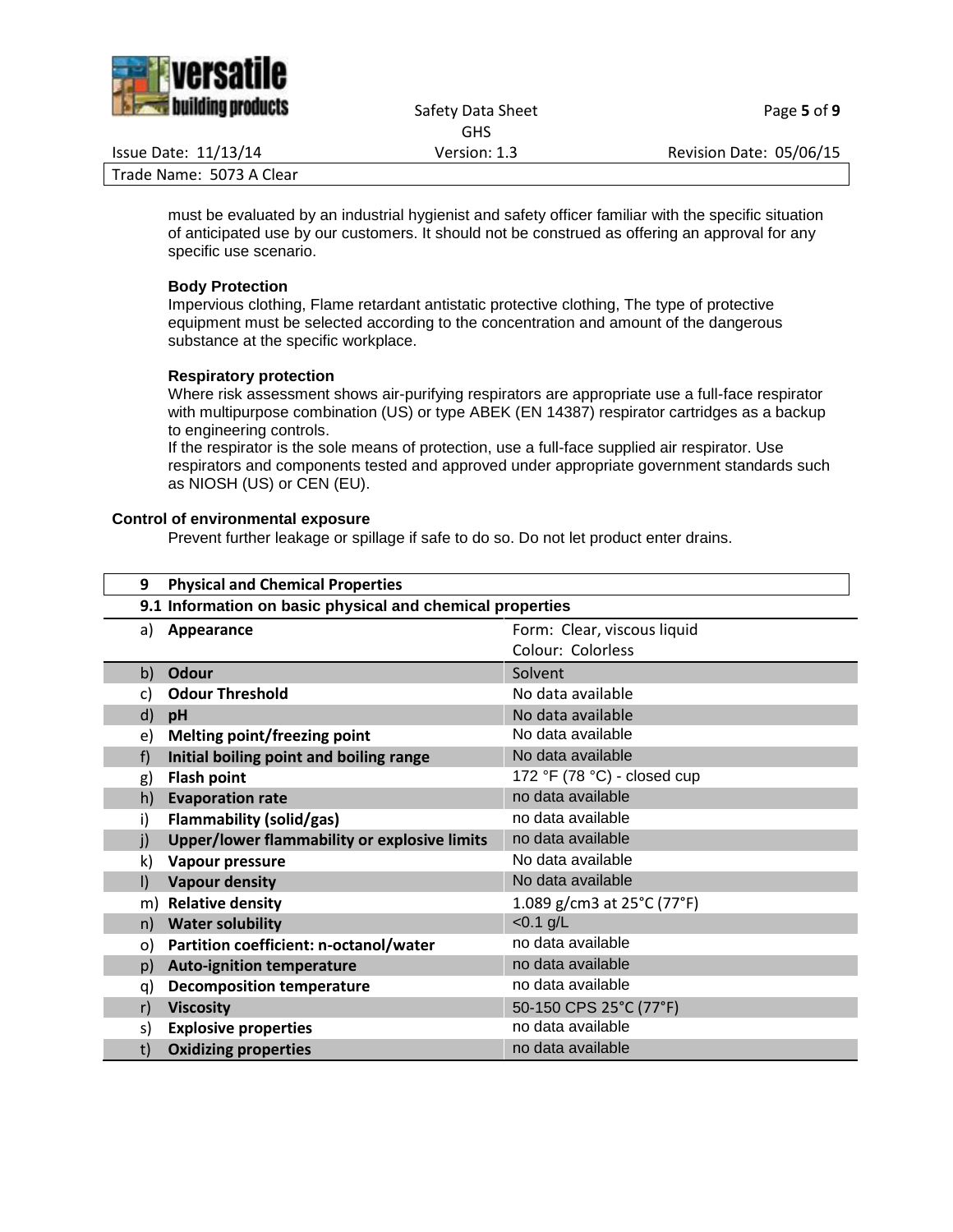

#### Safety Data Sheet Page 6 of 9 GHS

Issue Date: 11/13/14 Version: 1.3 Revision Date: 05/06/15

Trade Name: 5073 A Clear

# **9.2 Other safety information**

No data available

# **10 Stability and reactivity**

- **10.1 Control parameters**
	- No data available
- **10.2 Chemical stability** Stable under recommended storage conditions.

# **10.3 Possibility of hazardous reactions** No data available

**10.4 Conditions to avoid**

Heat, flames, sparks, and oxidizing agents.

# **10.5 Incompatible materials**

Reactive metals (Sodium, Calcium, Zinc, etc.)

Materials reactive with hydroxyl compounds

Organic acids (acetic acid, citric acid, etc.)

Mineral acids

Sodium hypochlorite

Product slowly corrodes copper, aluminum, zince, and galvanized surfaces.

Reaction with peroxides may result in violent decomposition of peroxide possibly creating an explosion

Oxidizing agents

# **10.6 Hazardous decomposition products**

Nitric acid Ammonia Nitrogen oxides (NOx) Nitrogen oxide can react with water vapors to form corrosive nitric acid Carbon monoxide Carbon dioxide (CO2) Aldehydes Flammable hydrocarbon fragments In the event of fire: see section 5

# **11 Toxicological Information**

# **11.1 Information on likely routes of exposure Effects on Eye** Causes eye irritation **Effects on Skin** Causes skin irritation **Inhalation Effects** No data available

**Ingestion Effects** No data available

# **11.2 Information on physical, chemical and toxicological effects**

**Symptoms** Causes eye irritation. Causes skin irritation. Stomach ache, nausea, vomiting, dullness, vision disorder, and blindness.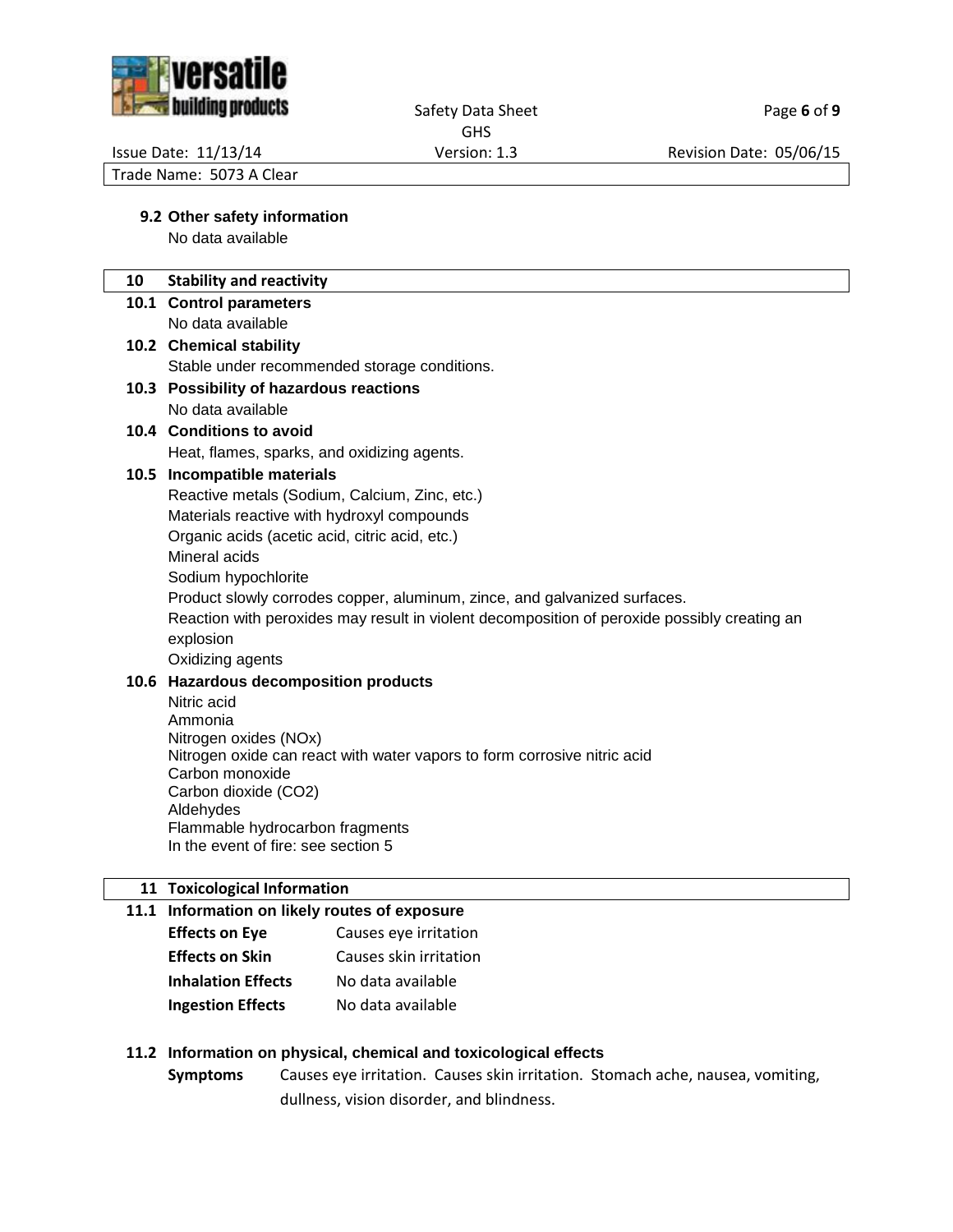

|                          | <b>GHS</b>   |                         |
|--------------------------|--------------|-------------------------|
| Issue Date: 11/13/14     | Version: 1.3 | Revision Date: 05/06/15 |
| Trade Name: 5073 A Clear |              |                         |

# **11.3 Delayed and immediate effects as well as chronic effects from short and long-term**

| exposure                        |                   |
|---------------------------------|-------------------|
| <b>Sensitization</b>            | Skin sensitizer   |
| <b>Germ cell mutagenicity</b>   | No data available |
| Carcinogenicity                 | No data available |
| <b>Reproductive toxicity</b>    | No data available |
| <b>STOT - Single exposure</b>   | No data available |
| <b>STOT - Repeated exposure</b> | No data available |

### **11.4 Numerical measures of toxicity – Product Not determined**

#### **Additional Information**

To the best of our knowledge, the chemical, physical, and toxicological properties have not been thoroughly investigated.

#### **12 Ecological information**

- **12.1 Aquatic Toxicity** No data available
- **12.2 Persistence and degradability** No data available
- **12.3 Bioaccumulative potential** No data available
- **12.4 Mobility in soil**

No data available

#### **12.5 Results of PBT and vPvB assessment**

PBT/vPvB assessment not available as chemical safety assessment not required/not conducted

### **12.6 Other adverse effects**

An environmental hazard cannot be excluded in the event of unprofessional handling or disposal. Very toxic to aquatic life with long lasting effects.

#### **13 Disposal considerations**

#### 13.1 **Waste treatment methods**

#### **Product**

Contact supplier if guidance is required.

#### **Contaminated packaging**

Safety Data Sheet Page 7 of 9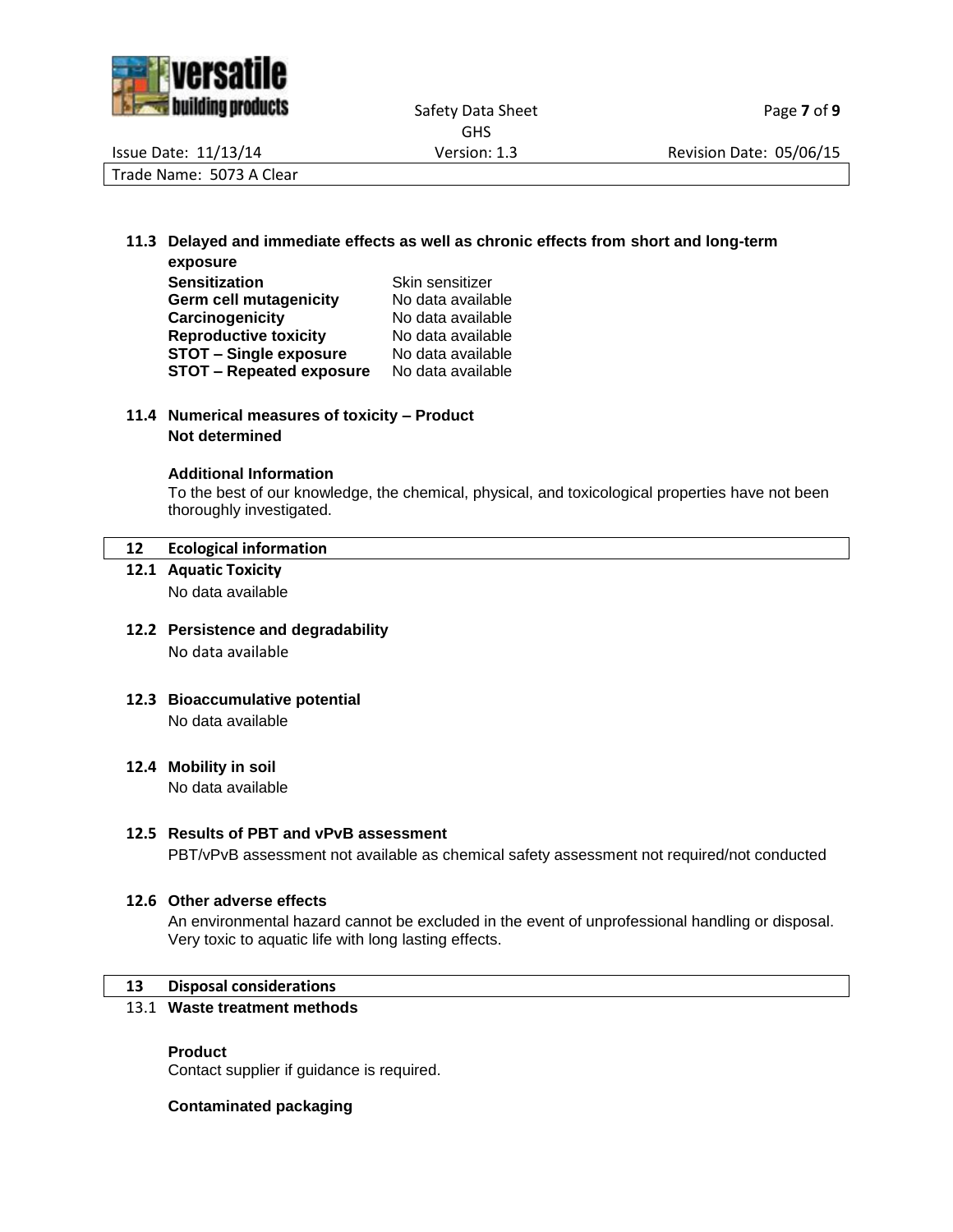

#### Safety Data Sheet Page 8 of 9 GHS

Issue Date: 11/13/14 Version: 1.3 Revision Date: 05/06/15

Trade Name: 5073 A Clear

Dispose of container and unused contents in accordance with federal, state, and local requirements.

#### **14 Transport information**

#### **DOT (US)**

Not Dangerous Goods

#### **IMDG**

Not Dangerous Goods

#### **IATA**

Not Dangerous Goods

#### **15 Regulatory information**

### **United States Regulatory Information**

#### **TSCA 8 (b) Inventory Status**

All Components are listed or exempt from listing on the Toxic Substances Control Act Inventory.

#### **TSCA 12 (b) Export Notification**

None above reporting de minimus

#### **SARA 302 Components**

SARA 302: No chemicals in this material are subject to the reporting requirements of SARA Title III, Section 302.

#### **SARA 313 Components**

SARA 313: This material does not contain any chemical components with known CAS numbers that exceed the threshold (De Minimis) reporting levels established by SARA Title III, Section 313.

#### **SARA 311/312 Hazards**

| Acute health hazard               | Yes |
|-----------------------------------|-----|
| Chronic health hazard             | N٥  |
| Fire hazard                       | N٥  |
| Sudden release of pressure hazard | N٥  |
| Reactive hazard                   | N٥  |
|                                   |     |

#### **California Prop. 65 Components**

This product does not contain any chemicals known to State of California to cause cancer, birth defects, or any other reproductive harm.

#### **Canada Regulatory Information**

#### **CEPA DSL/NDSL Status:**

All components are listed on or are exempt from listing on the Domestic Substances List.